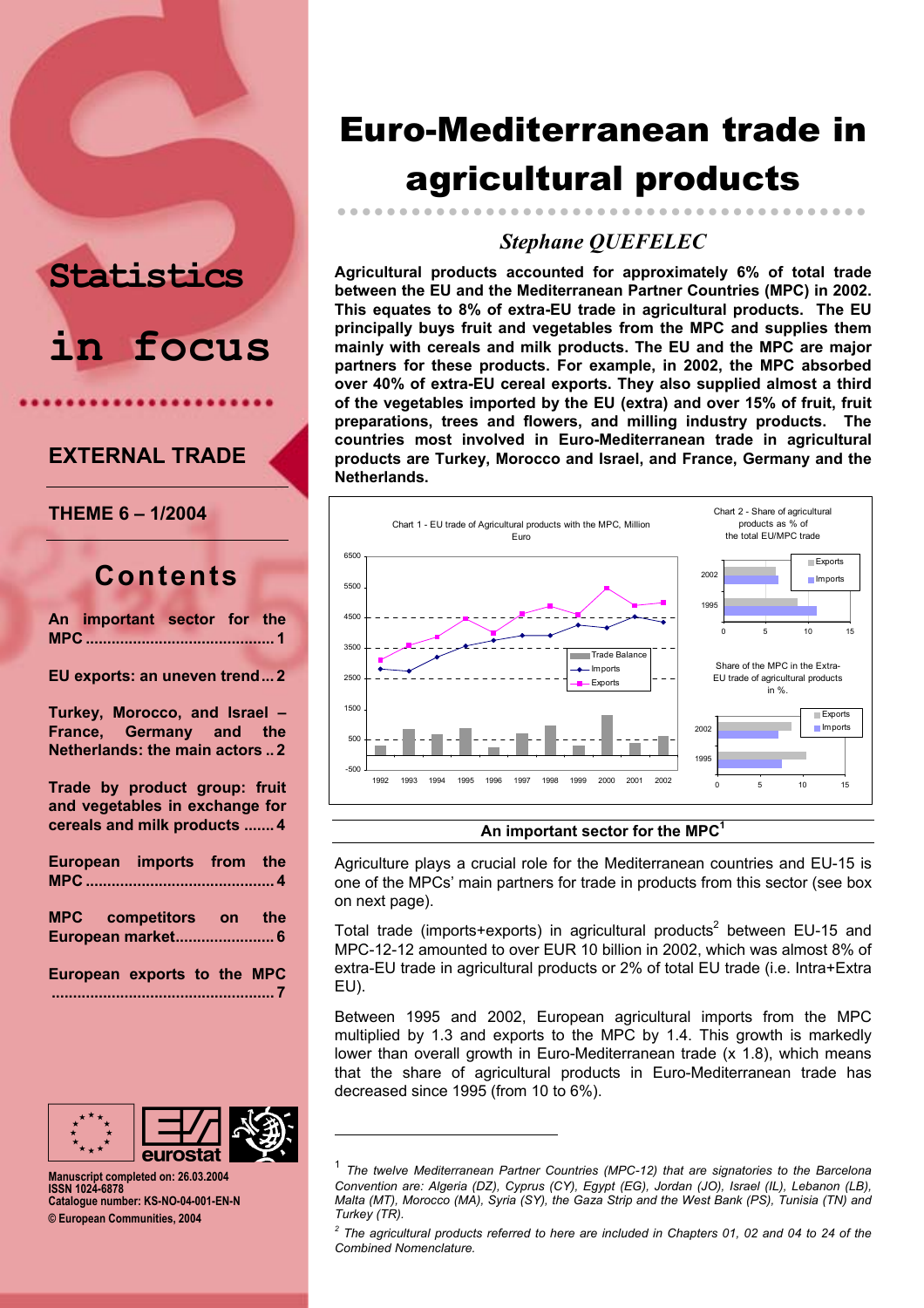Furthermore, Euro-Mediterranean trade in agricultural products has not progressed quite as fast as extra-EU agricultural trade. Thus, the MPC share in European agricultural trade (imports+exports) has fallen from 9 to 8%. The MPC-12 group as a whole is the E U's second most important partner for trade in agricultural products, after the USA and ahead of Brazil, Switzerland, Argentina and Russia.



#### **EU exports: an uneven trend**

Developments in trade in agricultural products have been highly irregular and still very dependent on weather conditions. While EU imports from the MPC have increased fairly smoothly, the trend in exports from the EU to the MPC has been uneven. In 1996, 1999, 2001 and 2002, exports were in each case lower than in the previous year; the EU-15 trade balance was also decidedly lower than in each previous year, but nevertheless remained positive. Moreover, agricultural structure in the MPCs is often described as dualist, with traditional subsistence cereal crops alongside export-oriented agriculture (Femise Report 2001. See also the Femise Report on the impact of agricultural liberalisation on the Euro-Mediterranean partnership, November 2003). Traditional agriculture is often more dependent on the weather than export-oriented agriculture, which more often uses irrigation systems. tithe trend in European exports to the MPC therefore in part reflects the vulnerability of the Mediterranean countries' agriculture to climatic conditions. 1995, 1997 or 2000 are some of the worst drought years known and are also the years in which EU-15 supplied the most agricultural products to the MPC.

#### **Turkey, Morocco, and Israel – France, Germany and the Netherlands: the main actors**

The biggest MPC suppliers of agricultural products to the EU are Turkey, Morocco, Israel and to a lesser extent Egypt and Tunisia. These five countries supplied virtually all EU imports (94%) from the MPC in 2002 (40% from Turkey). Algeria is by far the EU's top customer: it alone absorbed almost a quarter of EU agricultural exports to the MPC in 2002. The importance of Morocco, Israel, Lebanon, Cyprus and Algeria as trading partners in agricultural products is also reflected in the fact that they account for over 15% of both total exports to and imports from the EU. Turkey, Morocco and Israel share the distinction of recording a trade surplus with the EU in 2002. On the EU side, France, Germany and the Netherlands are the MPCs' main partners, followed by the United Kingdom and Italy. Of these countries, only France and the Netherlands have a trade surplus with the MPC.

| Table T - LO trade with MFCs in agricultural products, by MFC |         |         |                     |         |          |                |       |          |          |                 |                                                                |                 |                                                                 |                |                |      |  |
|---------------------------------------------------------------|---------|---------|---------------------|---------|----------|----------------|-------|----------|----------|-----------------|----------------------------------------------------------------|-----------------|-----------------------------------------------------------------|----------------|----------------|------|--|
|                                                               |         |         | <b>EUR millions</b> |         |          |                |       | % change |          |                 | % share per MPC of total EU-<br>15/MPC-12* trade in agr. prod. |                 | Agricultural products as % of total<br>EU trade with each MPC** |                |                |      |  |
|                                                               |         | 1995    |                     | 2002    | Balance  |                | Imp.  | Exp.     |          | 1995            |                                                                | 2002            |                                                                 | 1995           | 2002           |      |  |
|                                                               | Imp.    | Exp.    | Imp.                | Exp.    | 1995     | 2002           | 95/02 | 95/02    | Imp.     | Exp.            | Imp.                                                           | Exp.            | Imp.                                                            | Exp.           | Imp.           | Exp. |  |
| Intra-EU                                                      | 109,452 | 112,792 | 152,676             | 158,976 | 3,340    | 6,301          | 39    | 41       |          |                 |                                                                |                 |                                                                 |                |                |      |  |
| Extra-EU                                                      | 46,965  | 42,699  | 60,424              | 57,448  | $-4,265$ | $-2,976$       | 29    | 35       |          |                 |                                                                |                 |                                                                 |                |                |      |  |
| <b>MPC-12</b>                                                 | 3,576   | 4,456   | 4,355               | 4,982   | 880      | 627            | 22    | 12       | 100      | 100             | 100                                                            | 100             | 11                                                              | 9 <sub>l</sub> | $\overline{7}$ | 6    |  |
| <b>Turkey</b>                                                 | 1,540   | 639     | 1,940               | 530     | $-902$   | $-1,410$       | 26    | $-17$    | 43       | 14 <sub>1</sub> | 45                                                             | 11              | 17                                                              |                | 9              | 2    |  |
| Morocco                                                       | 666     | 497     | 958                 | 492     | $-169$   | $-466$         | 44    | $-1$     | 19       | 11              | 22                                                             | 10 <sup>1</sup> | 17                                                              | 11             | 15             | 6    |  |
| Israel                                                        | 592     | 441     | 806                 | 598     | $-151$   | $-208$         | 36    | 36       | 17       | 10 <sup>1</sup> | 19                                                             | 12              | 13                                                              |                | 9              | 4    |  |
| Egypt                                                         | 208     | 579     | 242                 | 545     | 371      | 304            | 16    | -6       | 6        | 13              | 6                                                              | 11              | 9                                                               | 12             | 7              | 9    |  |
| Tunisia                                                       | 314     | 327     | 145                 | 279     | 13       | 135            | $-54$ | $-14$    | 9        |                 | 3                                                              | 6               | 9                                                               |                | $\overline{2}$ | 4    |  |
| Cyprus                                                        | 159     | 183     | 125                 | 266     | 24       | 140            | $-21$ | 45       | 4        |                 | 3                                                              | 5               | 22                                                              |                | 18             | 9    |  |
| Algeria                                                       | 22      | 926     | 24                  | 1,206   | 904      | 1,182          |       | 30       |          | 21              |                                                                | 24              | $\Omega$                                                        | 20             | $\Omega$       | 15   |  |
| Syria                                                         | 42      | 191     | 63                  | 205     | 149      | 143            | 49    | 8        |          |                 |                                                                |                 | $\overline{2}$                                                  | 14             | $\overline{2}$ | 10   |  |
| Lebanon                                                       | 17      | 350     | 29                  | 483     | 332      | 454            | 65    | 38       | 0        | 81              |                                                                | 10 <sup>1</sup> | 16                                                              | 14             | 15             | 16   |  |
| Malta                                                         | 5       | 151     | 13                  | 211     | 146      | 199            | 156   | 40       | $\Omega$ |                 | 0                                                              |                 | $\Omega$                                                        |                |                | 8    |  |
| Jordan                                                        | 10      | 171     | 6                   | 158     | 161      | 152            | $-43$ | $-7$     | $\Omega$ |                 | 0                                                              |                 | 8                                                               | 16             | $\overline{2}$ | 8    |  |
| <b>Gaza and Jerichol</b>                                      | 0       |         | 5                   | 8       |          | 3 <sup>1</sup> | 1,660 | 671      | 0        | 01              | 0                                                              | 0               | 86                                                              | 21             | 67             | 24   |  |

#### Table 1 - EU trade with MPCs in agricultural products, by MPC

\* For example, Morocco was the source of 22% of EU imports of agricultural products from all 12 MPCs in 2002.

\*\*For example, 15% of EU imports from Morocco in 2002 were agricultural products.

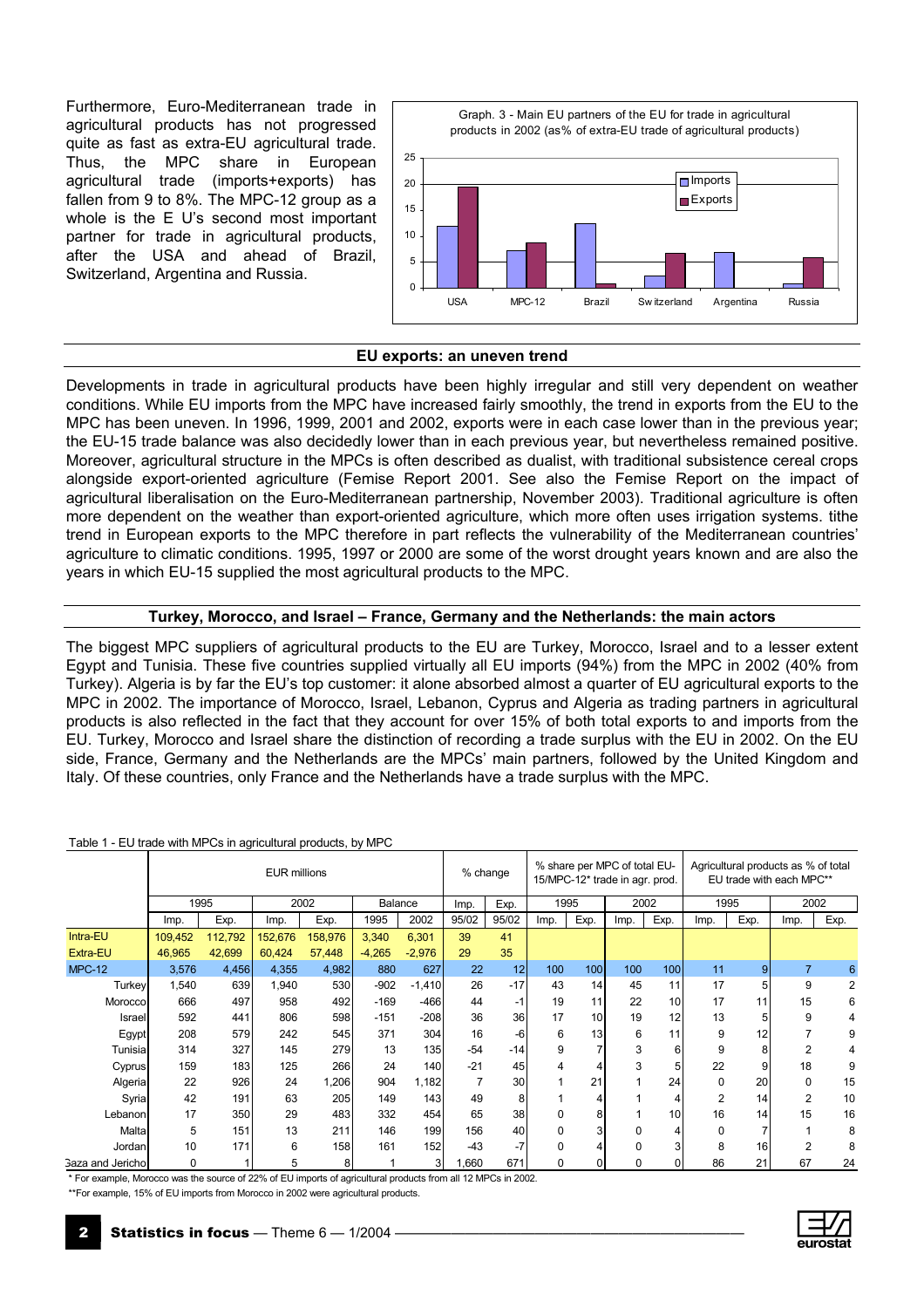#### Table 2 - EU trade with MPCs in agricultural products, by Member State

|                |       | <b>EUR millions</b> |       |          |         |        |          |       | % share per Member State of total Agr. prod. as % of total MPC trade<br>% change<br>EU-15/MPC-12* trade in agr. prod. |                |                |      |      | with each Member State** |                |      |  |  |
|----------------|-------|---------------------|-------|----------|---------|--------|----------|-------|-----------------------------------------------------------------------------------------------------------------------|----------------|----------------|------|------|--------------------------|----------------|------|--|--|
|                | 1995  |                     | 2002  |          | Balance |        | Imp.     | Exp.  | 1995                                                                                                                  |                | 2002           |      | 1995 |                          | 2002           |      |  |  |
|                | Imp.  | Exp.                | Imp.  | Exp.     | 1995    | 2002   | 95/02    | 95/02 | Imp.                                                                                                                  | Exp.           | Imp.           | Exp. | Imp. | Exp.                     | Imp.           | Exp. |  |  |
| EU15:          | 3,576 | 4,456               | 4,355 | 4,982    | 880     | 627    | 22       | 12    | 100                                                                                                                   | 100            | 100            | 100  | 11   | 9                        | $\overline{7}$ | 6    |  |  |
| France         | 738   | 1,263               | 962   | 1,554    | 524     | 592    | 30       | 23    | 21                                                                                                                    | 28             | 22             | 31   | 10   | 12                       | 8              | 9    |  |  |
| Germany        | 825   | 532                 | 823   | 625      | $-293$  | $-198$ | $\Omega$ | 17    | 23                                                                                                                    | 12             | 19             | 13   | 11   | 5                        |                |      |  |  |
| Netherlands    | 366   | 517                 | 548   | 605      | 151     | 58     | 50       | 17    | 10                                                                                                                    | 12             | 13             | 12   | 16   | 20                       | 12             | 13   |  |  |
| United Kingdom | 467   | 331                 | 536   | 424      | $-135$  | $-113$ | 15       | 28    | 13                                                                                                                    |                | 12             | 9    | 15   |                          | $\overline{7}$ | 6    |  |  |
| Italy          | 505   | 371                 | 508   | 385      | $-135$  | $-123$ | 0        |       | 14                                                                                                                    | 8              | 12             |      | 10   | 4                        | 4              |      |  |  |
| Belgium        |       |                     | 269   | 345      |         | 76     |          |       |                                                                                                                       |                | 6              |      |      |                          | 5              |      |  |  |
| Spain          | 253   | 432                 | 256   | 460      | 179     | 203    |          |       |                                                                                                                       | 10             | 6              | 9    | 11   | 14                       | 4              |      |  |  |
| Austria        | 79    | 21                  | 191   | 36       | $-58$   | $-155$ | 141      | 72    | 2                                                                                                                     | 0              |                |      | 18   | 3                        | 19             |      |  |  |
| Greecel        | 56    | 93                  | 108   | 189      | 37      | 80     | 92       | 103   |                                                                                                                       | $\overline{2}$ | $\overline{2}$ |      | 8    | 10                       | 9              | 13   |  |  |
| Swedenl        | 60    | 9                   | 60    | 40       | $-50$   | $-20$  | 0        | 332   |                                                                                                                       |                |                |      | 24   |                          | 11             |      |  |  |
| Denmark        | 34    | 139                 | 47    | 131      | 105     | 84     | 40       | -6    |                                                                                                                       | 3              |                |      | 16   | 24                       | 9              | 15   |  |  |
| Ireland        | 19    | 239                 | 18    | 126      | 220     | 108    | $-4$     | $-47$ |                                                                                                                       | 5              |                | 3    | 14   | 51                       | 6              | 13   |  |  |
| Finland        | 25    | 20                  | 16    | 23       | -6      |        | $-36$    | 19    |                                                                                                                       |                | 0              | 0    | 31   | 4                        |                | 2    |  |  |
| Portugal       | 28    | 38                  | 11    | 39       | 9       | 27     | $-60$    |       |                                                                                                                       |                | O              |      |      | 11                       | 2              |      |  |  |
| Luxembourg     |       |                     |       | $\Omega$ |         | $-1$   |          |       |                                                                                                                       |                | 0              | 0    |      |                          |                |      |  |  |

\* For example, France imported 22% of total EU-15 imports of agricultural products from MPCs in 2002.

\*\* For example, 8% of total imports by France from MPCs in 2002 were agricultural products.







Valeur ajoutée du secteur agricole: Pourcentage de variation sur l'année

| précedente prix constants |        | Agriculture, chasse et pêche |         |        |  |  |  |  |  |  |  |
|---------------------------|--------|------------------------------|---------|--------|--|--|--|--|--|--|--|
|                           | 1998   | 2000<br>1999<br>2001         |         |        |  |  |  |  |  |  |  |
| Algérie                   | 11.4   | 2.7                          | $-5.0$  | 13.2   |  |  |  |  |  |  |  |
| Eqypte                    |        | 3.7                          | 3.4     | 3.5    |  |  |  |  |  |  |  |
| Israël                    | 9.5    | $-3.0$                       | 6.5     | 4.5    |  |  |  |  |  |  |  |
| Jordanie                  | 13.0   | $-29.3$                      | 8.4     | 2.2    |  |  |  |  |  |  |  |
| Maroc                     | 27.9   | $-16.7$                      | $-14.7$ | 27.3   |  |  |  |  |  |  |  |
| A. Palestin.              | 12.6   | $-2.1$                       | $-17.4$ |        |  |  |  |  |  |  |  |
| Tunisie                   | $-1.0$ | 11.0                         | $-1.0$  | $-1.5$ |  |  |  |  |  |  |  |
| Turkev                    | 8.4    | $-5.0$                       | 3.9     | $-6.5$ |  |  |  |  |  |  |  |

Share of agricultural products in external trade (imports+exports), 2002.



Agriculture is crucial to the Mediterranean partner countries (MPCs):

- The primary sector contributes a large slice of the GDP of most MPCs: in 2001, for example, it accounted for 10-15% of total GDP for the Maghreb countries, Egypt and Turkey, compared w ith some 2% for EU-15.

- The primary sector provides a high proportion of jobs in most MPCs: over 20% in Algeria, Syria and Tunisia, 35% in Turkey and 45% in Morocco (2001 figures). The figure for EU-15 is approximately 4.5% and for the accession countries 13.3% .

- Agricultural products account for over 10% of the trade of many MPCs (Morocco, Jordan, Syria) and EU-15 is one of their leading trading partners for these products.

Alternating years of drought and good harvests often result in highly irregular grow th in agricultural value added in the MPCs. In countries such as Morocco, the sector's importance in employment terms means that droughts undermine the entire economy (cf SIF: The GDP of the Mediterranean Partner Countries, Theme 1, No 4/2003.). The percentage of jobs in agriculture is, how ever, falling in all countries except Algeria for w hich figures are available (cf SIF: Active population and labour market in the Mediterranean countries, Theme 3, No 24/2002.).

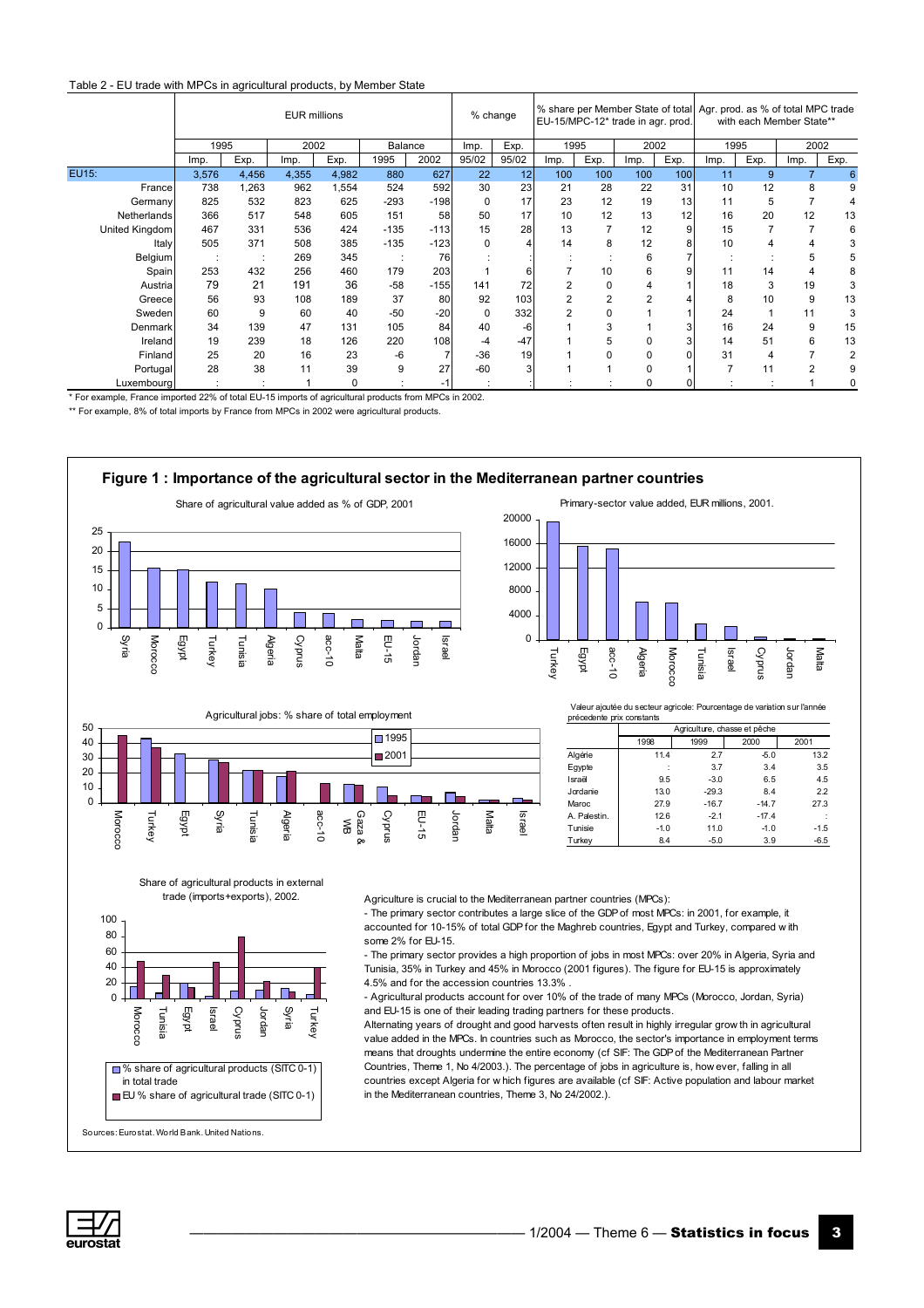

#### **Trade by product group: fruit and vegetables in exchange for cereals and milk products**

Euro-Mediterranean trade in agricultural products consists largely of crop products. Almost two thirds of agricultural im ports from the MPC are fruit, vegetables and fruit preparations. A fifth of EU exports are cereals.

Most products of animal origin are European milk product exports (13%).

In 2002, the MPC accounted for only 8% of extra-EU trade in agricultural products. However, for certain products, they are a major EU client or supplier. In 2002, the MPC absorbed a fifth of (extra) EU exports of live animals, a quarter of sugar exports and over 40% of cereal exports. On the other hand, they supplied almost one third of the vegetables imported by the EU (extra) and over 15% of fruit, fruit preparations, trees and flowers and milling industry products.

#### **European imports from the MPC**

In absolute terms, the three agricultural products from the MPC most often imported by the EU are walnuts, citrus fruits (specifically mandarins and oranges) and prepared fruit. Walnuts come almost exclusively from Turkey, but far more MCPs supply citrus fruits: Morocco, Turkey, Israel and, to a lesser degree, Cyprus, Egypt and Tunisia.

Prepared fruits are part of the processed food, drinks and tobacco group (Chapters 16 to 24 of the Combined Nomenclature). For the most part these products come from the agri-food industry. The top agricultural products imported by the EU from the MPC include six products from this group, which come mainly from three countries: Turkey, Israel and Morocco.



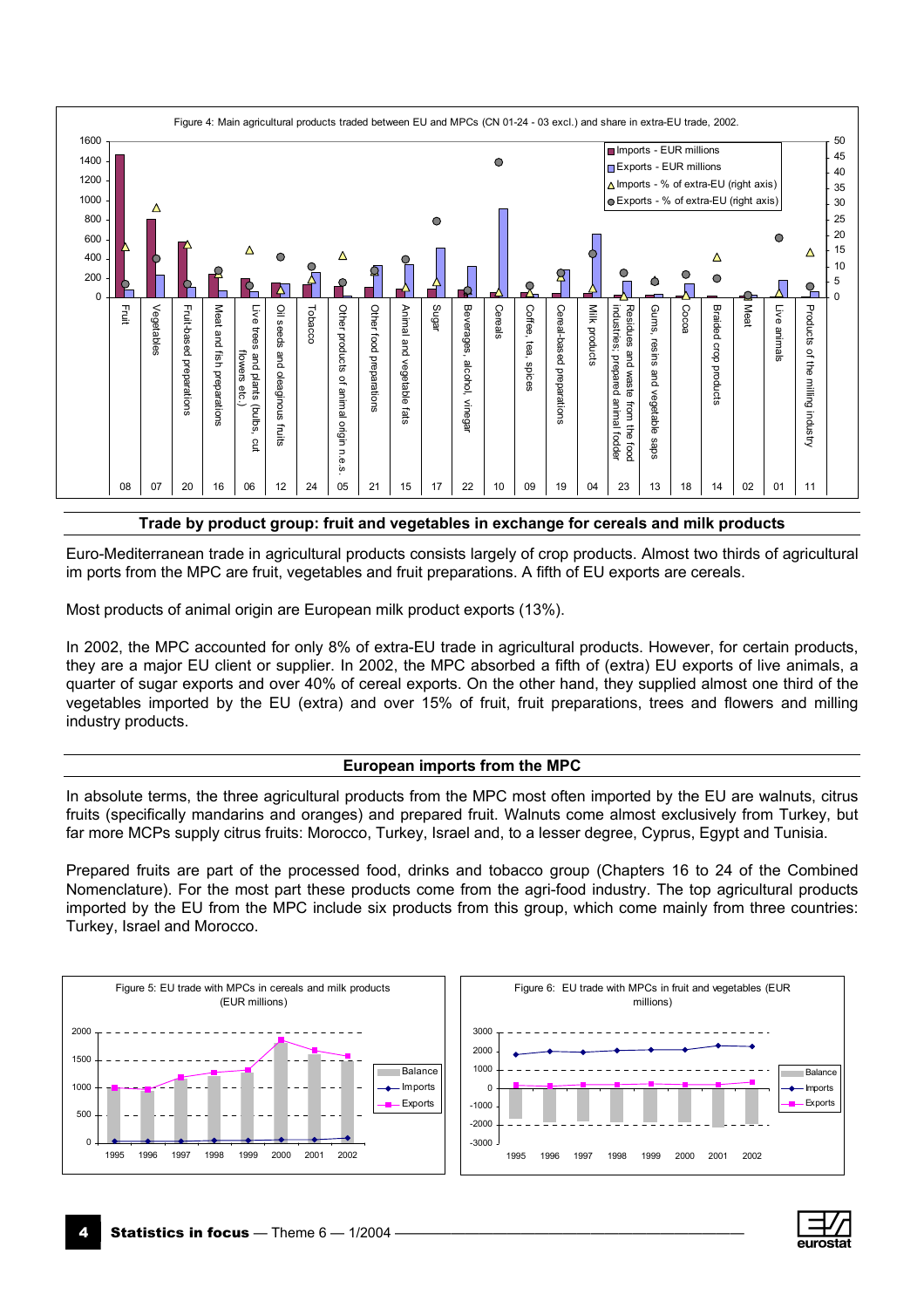If we compare EU imports from the MPC with extra-EU imports per product, it is apparent that the MPC are practically the EU's only suppliers of some of them: walnuts and seeds, dates, figs, tomatoes, potatoes and olive oil. Turkey supplies the lion's share of walnuts, seeds, nuts, dried grapes and figs. It also sells olive oil to the EU, but in smaller proportions than Tunisia. The latter country also accounts for approximately three fifths of the dates exported from the MPC to the EU. Morocco is the main supplier of tomatoes to the EU, far ahead of Turkey and Israel. Lastly, Morocco, Egypt, Cyprus and Israel together supplied 96% of the potatoes imported by the EU from the rest of the world in 2002.

EU imports of agricultural products from the MPC are relatively concentrated. The top 20 products imported by the EU represent over 70% of total imports of agricultural products (at breakdown level 4, which includes 265 products in total).

|                                                                                                                    |         |          |          |                 |               |              | <b>EUR millions</b> |                  |                  |              |             |              |               |             |                          |                | As % of         |
|--------------------------------------------------------------------------------------------------------------------|---------|----------|----------|-----------------|---------------|--------------|---------------------|------------------|------------------|--------------|-------------|--------------|---------------|-------------|--------------------------|----------------|-----------------|
| CN product code and description                                                                                    |         |          |          |                 |               |              |                     |                  |                  |              |             |              |               |             |                          |                | extra-EU        |
|                                                                                                                    | World   | Intra-EU | Extra-EU | <b>MPC-12</b>   | MT            | <b>TR</b>    | <b>MA</b>           | DZ               | <b>TN</b>        | EG           | <b>CY</b>   | LB           | <b>SY</b>     | IL          | PS                       | <b>JO</b>      | <b>MPC-12</b>   |
| <b>TOTAL</b>                                                                                                       | 2499447 | 1510127  | 989320   | 66845           | 1120          | 22047        | 6295                | 14289            | 6045             | 3244         | 715         | 185          | 4056 8547     |             | 8                        | 295            | $\overline{7}$  |
| Total agricultural products (HS 01 24 excl 03)                                                                     | 213100  | 152676   | 60424    | 4355            | 13            | 1940         | 958                 | 24               | 145              | 242          | 125         | 29           | 63            | 806         | 5                        | 6              | $\overline{7}$  |
| 0802: Other nuts, fresh or dried                                                                                   | 1910    | 643      | 1267     | 35 <sup>2</sup> | $\mathbf 0$   | 349          | 4                   | 0                | $\mathbf 0$      | 0            | $\mathbf 0$ | $\mathbf 0$  | $\mathbf 0$   | $\mathbf 0$ | $\mathbf 0$              | 0              | 28              |
| Dont: 080222:Nuts                                                                                                  | 442     | 105      | 336      | 322             | 0             | 322          | $\mathcal{O}$       | 0                | 0                | 0            | 0           | 0            | $\mathcal{O}$ | 0           | 0                        | 0              | 96              |
| 0805: Citrus fruit, fresh or dried                                                                                 | 3216    | 2221     | 995      | 340             | 0             | 93           | 128                 | 0                | 10               | 12           | 35          | 0            | 0             | 62          | 0                        | 0              | 34              |
| of which: 080520:Mandarins                                                                                         | 1176    | 875      | 301      | 134             | 0             | 43           | 62                  | 0                | 0                | 0            | 18          | 0            | 0             | 12          | 0                        | 0              | 45              |
| 080510:Oranges                                                                                                     | 1272    | 946      | 326      | 127             | 0             | 12           | 66                  | 0                | 10               | 11           | 6           | $\mathcal O$ | 0             | 22          | 0                        | 0              | 39              |
| 2008: Fruit, nuts and other edible parts of plants, otherwise<br>prepared or preserved                             | 2222    | 1370     | 852      | 242             | 0             | 213          | 16                  | 0                | 0                | 0            | 1           | 1            | 0             | 11          | 0                        | $\mathbf 0$    | 28              |
| 200819: Nuts, ground-nuts and other seeds                                                                          |         | 227      | 195      | 174             | $\mathcal{O}$ | 173          | $\mathcal{O}$       | 0                | $\boldsymbol{0}$ | 0            | 0           | $\mathbf{1}$ | $\mathcal{O}$ | 0           | 0                        | 0              | 89              |
| 0804: Dates, figs, pineapples, avocados, guavas, mangoes<br>and mangosteens, fresh or dried                        | 1277    | 467      | 809      | 213             | 0             | 67           | 1                   | 14               | 51               | 0            | 0           | 0            | 0             | 80          | 0                        | $\mathbf 0$    | 26              |
| 080410:Dates                                                                                                       | 125     | 22       | 103      | 88              | 0             | 1            | 0                   | 14               | 51               | 0            | 0           | 0            | 0             | 21          | 0                        | 0              | 85              |
| 080420:Figs                                                                                                        | 104     | 32       | 72       | 67              | 0             | 66           | 0                   | 0                | 0                | 0            | 0           | 0            | 0             | 0           | 0                        | 0              | 93              |
| 0702: Tomatoes, fresh or chilled                                                                                   | 2351    | 2135     | 216      | 210             | $\mathbf 0$   | 19           | 170                 | $\mathbf{0}$     | 2                | $\mathbf{1}$ | $\mathbf 0$ | $\mathbf{0}$ | $\mathbf 0$   | 17          | $\mathbf 0$              | $\mathbf 0$    | 97              |
| 0806: Grapes, fresh or dried                                                                                       | 1789    | 930      | 859      | 204             | 0             | 173          | 4                   | 0                | 0                | 17           | 2           | 0            | 0             | 9           | $\mathbf 0$              | $\Omega$       | 24              |
| 080620: Dried grapes                                                                                               | 79      | 250      | 329      | 146             | $\mathcal{O}$ | 146          | 0                   | $\boldsymbol{0}$ | 0                | 0            | 0           | 0            | 0             | 0           | 0                        | 0              | 44              |
| 1604: Prepared or preserved fish                                                                                   | 3115    | 1460     | 1655     | 161             | 0             | 6            | 154                 | 0                | 1                | 0            | 0           | 0            | 0             | $\mathbf 0$ | 0                        | $\mathbf 0$    | 10              |
| 0709: Other vegetables, fresh or chilled                                                                           | 2827    | 2259     | 569      | 160             | $\mathbf 0$   | 45           | 43                  | 0                | 1                | 4            | 3           | 0            | 0             | 62          | 0                        | $\overline{c}$ | 28              |
| 0701: Potatoes, fresh or chilled                                                                                   | 1133    | 974      | 159      | 158             | 3             | 1            | 16                  | 0                | 0                | 58           | 37          | 0            | 1             | 42          | 0                        | $\mathbf 0$    | 100             |
| 070190:Potatoes                                                                                                    | 925     | 767      | 158      | 157             | 3             | $\mathbf{1}$ | 16                  | 0                | 0                | 58           | 37          | 0            | $\mathbf{1}$  | 42          | 0                        | 0              | 100             |
| 2401: Unmanufactured tobacco; tobacco refuse                                                                       | 2732    | 649      | 2083     | 132             | $\mathbf 0$   | 128          | 0                   | 0                | 1                | 0            | 1           | $\mathbf{1}$ | 2             | $\pmb{0}$   | $\mathbf 0$              | $\mathbf 0$    | 6               |
| 0603: Cut flowers and flower buds , fresh, dried,                                                                  | 3274    | 2600     | 675      | 128             | $\Omega$      | 11           | 4                   | 0                | 0                | 1            | 0           | 0            | 0             | 109         | 4                        | $\Omega$       | 19              |
| 060310: Fresh cut flowers and flower buds                                                                          | 2467    | 660      | 3127     | 127             | 0             | 11           | $\overline{4}$      | 0                | 0                | $\mathbf{1}$ | 0           | 0            |               | 0 108       | $\overline{\mathcal{A}}$ | 0              | $\overline{4}$  |
| 2005: Other vegetables prepared or preserved otherwise than<br>by vinegar or acetic acid, not frozen               | 2093    | 1585     | 508      | 104             | 0             | 41           | 55                  | 0                | 1                | 2            | 0           | -1           | 0             | 4           | 0                        | 0              | 20              |
| 2009: Fruit juices (including grape must) and vegetable juices                                                     | 4203    | 2601     | 1601     | 102             | $\mathbf 0$   | 34           | 7                   | 0                | 0                | 1            | 4           | 0            | 0             | 56          | 0                        | $\mathbf 0$    | $6\phantom{1}6$ |
| 0810: Fresh strawberries, raspberries, blackberries                                                                | 1670    | 1179     | 491      | 100             | 0             | 5            | 62                  | 0                | 0                | 9            | 0           | 0            | 0             | 23          | 1                        | $\mathbf 0$    | 20              |
| 2001: Vegetables, fruit, nuts and other edible parts of plants,<br>prepared or preserved by vinegar or acetic acid | 428     | 245      | 183      | 96              | 0             | 85           | 10                  | 0                | 0                | 0            | 0           | 0            | 0             | 0           | 0                        | $\mathbf 0$    | 52              |
| 0504: Guts, bladders and stomachs of animals (other than<br>fish), whole and pieces thereof                        | 817     | 350      | 468      | 93              | 0             | 35           | 16                  | 0                | 0                | 11           | 0           | 12           | 18            | 0           | $\mathbf 0$              | $\mathbf 0$    | 20              |
| 2106: Food preparations, n.e.s.                                                                                    | 4124    | 3483     | 641      | 81              | 0             | 14           | $\overline{7}$      | 0                | 0                | 0            | 0           | 0            | 0             | 60          | 0                        | $\mathbf 0$    | 13              |
| 0708: Leguminous vegetables, shelled or unshelled, fresh or<br>chilled                                             | 380     | 173      | 207      | 79              | 0             | 1            | 54                  | 0                | 0                | 24           | $\Omega$    | 0            | 0             | 0           | 0                        | 0              | 38              |
| 0809: Apricots, cherries, peaches (including nectarines),<br>plums and sloes, fresh                                | 1252    | 1006     | 246      | 77              | 0             | 72           | 3                   | 0                | 0                | 0            | 0           | 0            | 0             | 2           | 0                        | 0              | 31              |
| 1509: Olive oil and its fractions , whether or not refined                                                         | 1718    | 1650     | 67       | 65              | 0             | 27           | 0                   | 0                | 35               | 0            | 1           | 0            |               | 0           | 0                        | 0              | 97              |
| % share of first 20 products (CN 4: 265 products)                                                                  | 20      | 18       | 24       | 71              | 30            | 73           | 78                  | 62               | 71               | 58           | 67          | 55           | 38            | 67          | 98                       | 48             |                 |

Table 3 - EU imports from MPC by main agricultural product, 2002

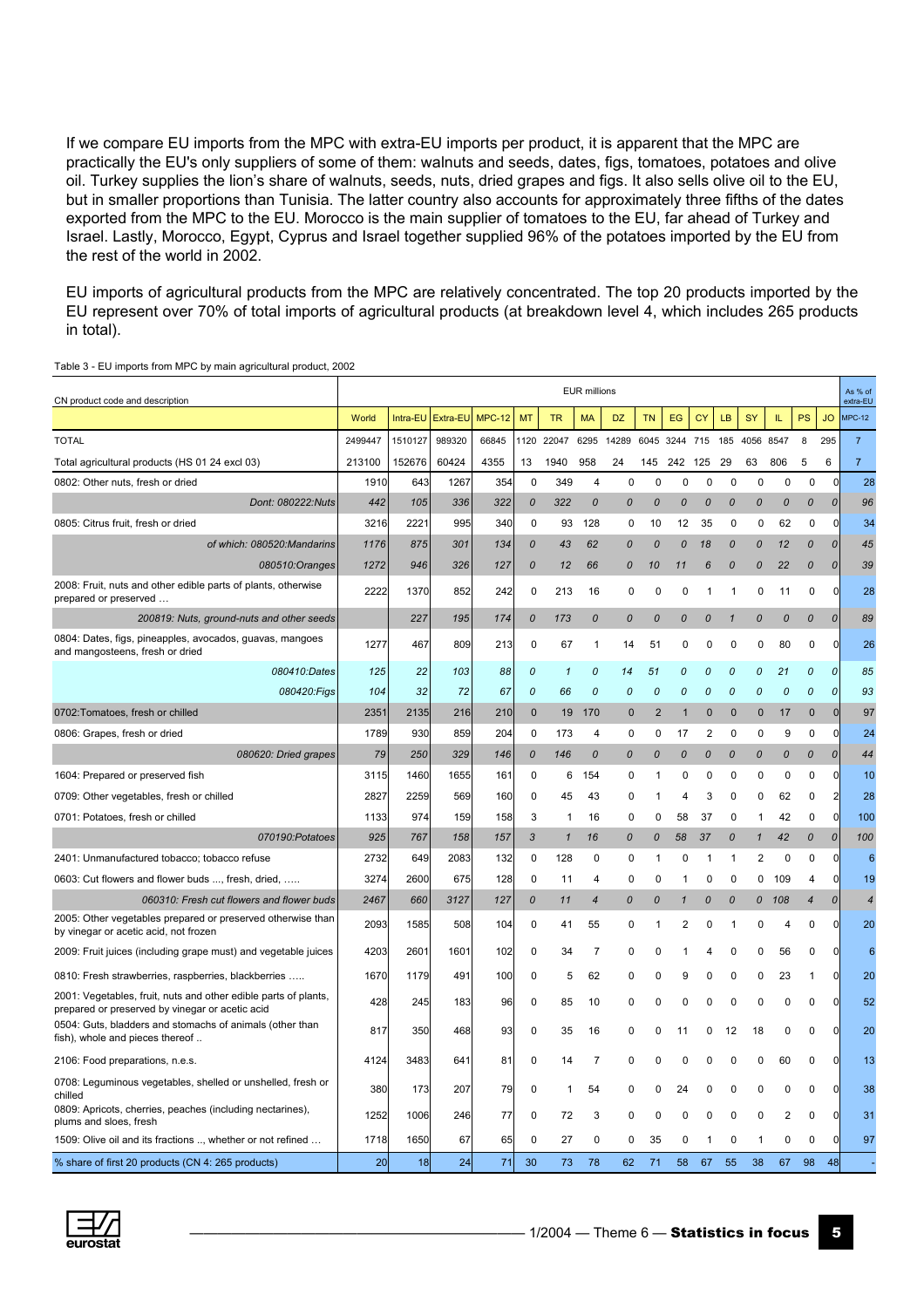#### **MPC competitors on the European market**

If we consider the eight products most often supplied to the EU at an even more detailed level of breakdown (level 6 of the Combined Nomenclature), who are the MPCs' main competitors on the European market?

The eight products concerned are, by order of magnitude, hazelnuts, tomatoes, walnuts and seeds, potatoes, dried grapes, mandarins, cut flowers and oranges. They appear in grey in the table on page 5. Table 4 shows the EU's eleven main suppliers of these products.

The MPC supply practically all extra-EU imports of hazelnuts, tomatoes, walnuts and potatoes. The other countries involved in the European market for these products are therefore EU Member States: Italy for hazelnuts; Spain and the Netherlands for tomatoes; Luxembourg and Germany for walnuts; France, the Netherlands and Germany for potatoes.

For the four other products, non-Member State suppliers to the EU are in the majority. For raisins, the main actors on the EU market, other than Turkey, are the USA and Greece.

Within the EU, Spain supplies a very high proportion of orange and mandarin imports. From outside the EU, the MPCs' main competitors are New Zealand (for mandarins only), South Africa and Argentina.

Lastly, as regards the internal EU market, the Netherlands, a traditional flower producer in Europe, is by far the top EU supplier of this product. Of non-European countries, Israel specialises in cut flower production and is in competition with Kenya, Colombia, Ecuador and Zimbabwe.

| Code ( $NC 6$ ):   | 080222:          |                | 070200:          |                         | 200819:            |                | 070190:  |
|--------------------|------------------|----------------|------------------|-------------------------|--------------------|----------------|----------|
|                    |                  |                |                  |                         | Nuts and           |                |          |
| Products           | <b>Hazelnuts</b> |                | Tomatoes         |                         | other seeds        |                | Potatoes |
| World              | 442              | World          | 2351             | World                   | 423                | World          | 925      |
| Extra-EU           | 336              | Intra-EU       | 2135             | Intra-EU                | 227                | Intra-EU       | 767      |
| $MPC-12$           | 322              | Spain          | 954              | Extra-EU                | 195                | France         | 229      |
| Turkey             | 322              | Netherlands    | 756              | $MPC-12$                | 174                | Extra-EU       | 158      |
| Intra-EU           | 105              | Extra-EU       | 216              | Turkey                  | 173                | $MPC-12$       | 157      |
| Italy              | 53               | $MPC-12$       | 210              | Luxembourg              | 62                 | Netherlands    | 135      |
| Germany            | 12               | Morocco        | 170              | Germany                 | 58                 | Germany        | 129      |
| <b>Netherlands</b> | 12               | Italy          | 141              | Italy                   | 29                 | Belgium        | 80       |
| Azerbaijan         | 9                | Belgium        | 139              | Netherlands             | 21                 | Spain          | 65       |
| France             | 8                | France         | 79               | Spain                   | 19                 | Italy          | 62       |
| Spain              | 8                | Germany        | 47               | Belgium                 | 12                 | Egypt          | 58       |
| Belgium            | 6                | Turkey         | 19               | France                  | 10                 | Israel         | 42       |
| United Kingdom     | 5                | Israel         | 17               | <b>USA</b>              | 8                  | United Kingdom | 37       |
| Georgia            | 5                | United Kingdom | 8                | United Kingdom          | 6                  | Cyprus         | 37       |
| Austria            | 1                | Portugal       | $\overline{4}$   | China                   | 4                  | Morocco        | 16       |
| Code (NC 6):       | 080620:          |                | 080520:          |                         | 060310:            |                | 080510:  |
|                    |                  |                |                  |                         |                    |                |          |
| Products           | Dried grapes     |                | <b>Mandarins</b> |                         | <b>Cut flowers</b> |                | Oranges  |
| World              | 329              | World          | 1176             | World                   | 3127               | World          | 1272     |
| Extra-EU           | 250              | Intra-EU       | 875              | Intra-EU                | 2467               | Intra-EU       | 946      |
| <b>MPC-12</b>      | 146              | Spain          | 765              | Netherlands             | 2228               | Spain          | 718      |
| Turkey             | 146              | Extra-EU       | 301              | Extra-EU                | 660                | Extra-EU       | 326      |
| Intra-EU           | 79               | $MPC-12$       | 134              | Kenya                   | 194                | $MPC-12$       | 127      |
| <b>USA</b>         | 59               | New Zealand    | 82               | $MPC-12$                | 127                | South Africa   | 119      |
| Greece             | 45               | Morocco        | 62               | Israel                  | 108                | Netherlands    | 70       |
| South Africa       | 16               | Turkey         | 43               | Colombia                | 99                 | Morocco        | 66       |
| Netherlands        | 10               | Netherlands    | 37               | Spain                   | 82                 | Italy          | 39       |
| Iran               | 10               | South Africa   | 36               | Ecuador                 | 74                 | Belgium        | 38       |
| Chile              | 9                | Argentina      | 18               | Zimbabwe                | 65                 | Germany        | 24       |
| Belgium            | 9                | Cyprus         | 18               | Italy                   | 44                 | Greece         | 24       |
| Austria            | 6                | France         | 16               | Belgium                 | 42                 | Argentina      | 23       |
| Germany            | 6                | Germany        | 15               | 25<br>Germany<br>Israel |                    |                | 22       |
| France             | 3                | Uruguay        | 14               | Zambia                  | 22                 | France         | 19       |

Tab. 4 - EU imports (EUR millions)

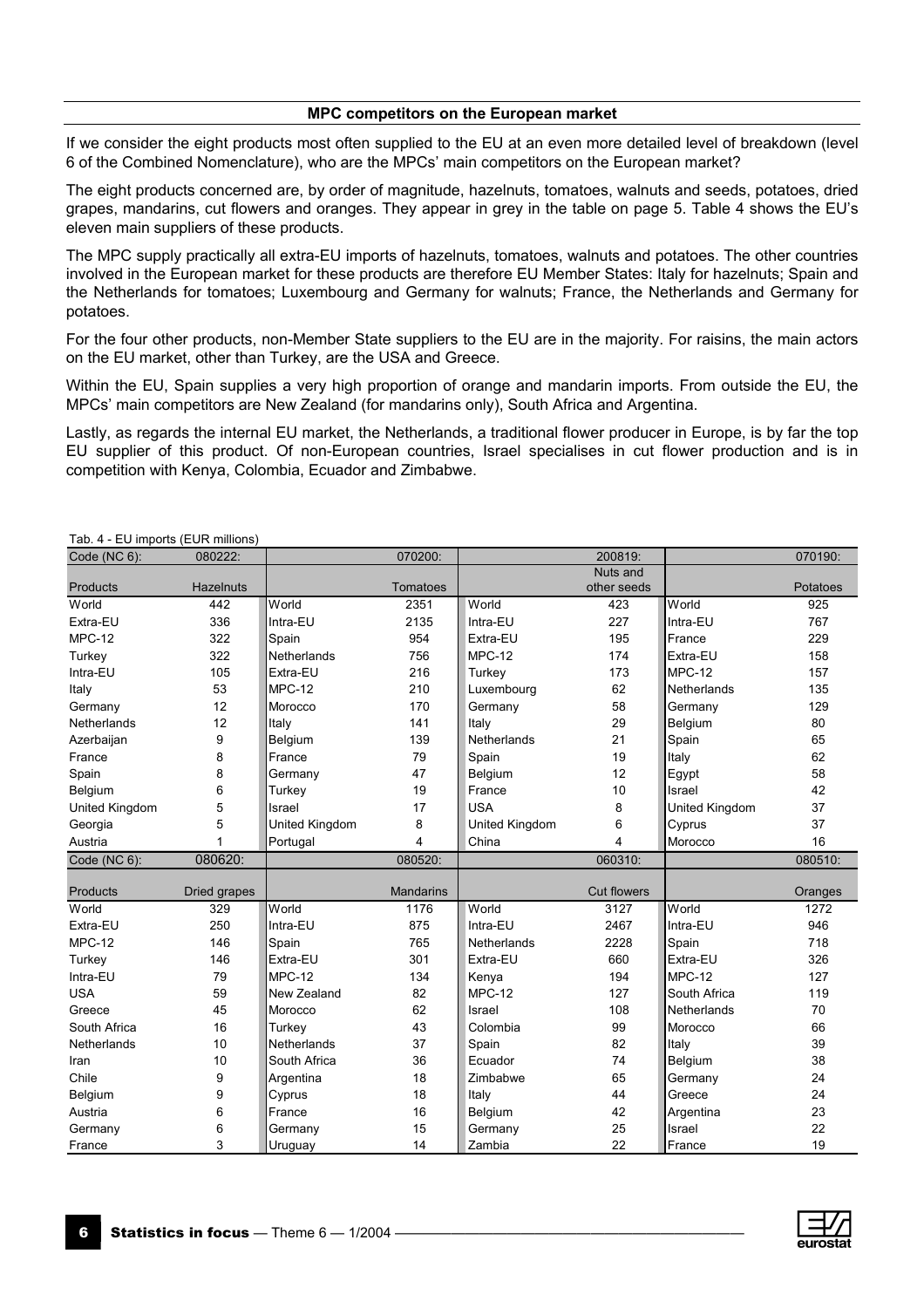#### **European exports to the MPC**

Exports from the EU to the MPC tend, like imports, to be concentrated on certain products. In 2002, the top 20 products exported by the EU represented 73% of total MPC imports of agricultural products (at breakdown level 4, which includes 265 products in total). Wheat is the first cereal exported, and is among the top three products supplied to the MPC, with the other being sugar and milk.The MPC account for 9% of extra-EU agricultural trade, but for certain products far more than for others. By way of example, in 2002 the MPC absorbed 63% of extra-EU wheat exports, 68% of seed potatoes and 77% of live animal exports (to Lebanon principally).

| CN product code and description                                                                                                                                                                          |         |          |                 |       |                |           | <b>EUR millions</b> |                |           |           |                |                |              |       |              |                | As % of<br>extra-EU |
|----------------------------------------------------------------------------------------------------------------------------------------------------------------------------------------------------------|---------|----------|-----------------|-------|----------------|-----------|---------------------|----------------|-----------|-----------|----------------|----------------|--------------|-------|--------------|----------------|---------------------|
|                                                                                                                                                                                                          | World   | Intra-EU | Extra-EU MPC-12 |       | <b>MT</b>      | <b>TR</b> | <b>MA</b>           | <b>DZ</b>      | <b>TN</b> | EG        | <b>CY</b>      | LB             | SY           | IL    | <b>PS</b>    | <b>JO</b>      | <b>MPC-12</b>       |
| <b>TOTAL</b>                                                                                                                                                                                             | 2607991 | 1610810  | 997181          | 80173 | 2695           | 24343     | 7697                | 8088           | 7584      | 6343 2901 |                | 2977 2097      |              | 13456 | 33           | 1960           | 8                   |
| Total des Products agricoles (HS 01 24 excl 03)                                                                                                                                                          | 216424  | 158976   | 57448           | 4982  | 211            | 530       | 492                 | 1206           | 279       | 545       | 266            | 483            | 205          | 598   | 8            | 158            | 9                   |
| 1001: Wheat and meslin                                                                                                                                                                                   | 3595    | 2306     | 1289            | 814   | 0              | 41        | 144                 | 334            | 72        | 220       | 0              | 0              | $\mathbf 0$  | 3     | $\mathbf 0$  | 1              | 63                  |
| 1701: Cane or beet sugar                                                                                                                                                                                 | 2828    | 1740     | 1087            | 443   | 6              | 1         | $\overline{2}$      | 136            | 11        | 23        | 8              | 28             | 107          | 106   | 1            | 13             | 41                  |
| 0402: Milk and cream, concentrated or containing added<br>sugar or other sweetening matter                                                                                                               | 3454    | 1781     | 1673            | 377   | 5              | 8         | 23                  | 229            | 8         | 28        | 4              | 28             | 6            | 13    | 0            | 24             | 23                  |
| of which: 040221: unsweetened                                                                                                                                                                            | 1508    | 460      | 1049            | 277   | $\mathbf{0}$   | 5         | 1                   | 196            | 3         | 10        | $\mathbf{0}$   | 23             | 5            | 10    | $\mathbf{0}$ | 23             | 26                  |
| 2106: Food preparations, n.e.s                                                                                                                                                                           | 5496    | 3033     | 2462            | 197   | 10             | 35        | 8                   | 18             | 3         | 27        | 16             | 21             | 6            | 44    | $\mathbf{1}$ | 9              | 8                   |
| 2208: Undenatured ethyl alcohol of an alcoholic strength<br>by volume of < 80%; spirits, liqueurs and other spirituous<br>beverages                                                                      | 9415    | 3864     | 5551            | 175   | 7              | 47        | 13                  | 4              | 9         | 9         | 20             | 23             | 4            | 31    | 0            |                | 3                   |
| 0701: Potatoes, fresh or chilled                                                                                                                                                                         | 1266    | 921      | 345             | 165   | 2              | 5         | 14                  | 65             | 21        | 28        | 3              | 12             | 3            | 10    | 0            |                | 48                  |
| of which: 070110: Seed potatoes                                                                                                                                                                          | 439     | 210      | 229             | 156   | $\mathbf{1}$   | 5         | 13                  | 64             | 18        | 27        | 3              | 11             | 3            | 8     | $\mathbf{0}$ | $\overline{2}$ | 68                  |
| 2402: Cigars, cheroots, cigarillos and cigarettes of<br>tobacco or of tobacco substitutes                                                                                                                | 7829    | 6230     | 1599            | 155   | 2              | 41        | 2                   | 4              | 4         | 9         | 23             | 26             | 18           | 12    | 0            | 15             | 10                  |
| of which: 240220: Cigarettes                                                                                                                                                                             | 7253    | 5727     | 1526            | 151   | $\overline{2}$ | 40        | $\overline{2}$      | 4              | 4         | 9         | 21             | 25             | 18           | 11    | $\mathbf{0}$ | 15             | 10                  |
| 1507: Soya-bean oil and its fractions                                                                                                                                                                    | 931     | 355      | 576             | 141   | $\mathbf{1}$   | 39        | 27                  | 8              | 49        | 6         | $\overline{2}$ | $\overline{4}$ | $\mathbf{1}$ | 5     | $\Omega$     |                | 24                  |
| 1901: Malt extract; food preparations of flour, groats,<br>meal, starch or malt extract, not containing cocoa or<br>containing <40% by weight of cocoa calculated on a<br>totally defatted basis, n.e.s. | 3235    | 1770     | 1465            | 135   | 3              | 15        | 8                   | 10             |           | 15        | 9              | 12             | 5            | 41    |              | 13             | 9                   |
| 0406: Cheese and curd                                                                                                                                                                                    | 9318    | 7436     | 1882            | 128   | 10             | 3         | 6                   | 24             | 3         | 21        | 13             | 32             | 0            | 4     | 0            | 11             | 7                   |
| 0102: Live bovine animals                                                                                                                                                                                | 1959    | 1797     | 162             | 126   | 0              | 0         | 0                   | 0              | 0         | 0         | 0              | 126            | 0            | 0     | 0            | $\mathsf{C}$   | 77                  |
| 2309: Preparations of a kind used in animal feeding                                                                                                                                                      | 5249    | 3895     | 1353            | 119   | 9              | 27        | 11                  | 15             | 6         | 11        | 10             | $\overline{4}$ | $\mathbf{1}$ | 15    | $\mathbf 0$  | c              | 9                   |
| 0405: Butter, incl. dehydrated butter and ghee, and other<br>fats and oils derived from milk                                                                                                             | 1889    | 1516     | 372             | 99    | 1              | 6         | 30                  | 10             | 1         | 16        | 3              | 14             | 13           | 1     | 0            |                | 27                  |
| 1806: Chocolate and other food preparations containing<br>cocoa                                                                                                                                          | 5743    | 4393     | 1350            | 98    | 10             | 21        | 6                   | 3              | 2         | 2         | 8              | 13             | 1            | 29    | 0            |                | $\overline{7}$      |
| 1514: Rape, colza or mustard oil and fractions thereof                                                                                                                                                   | 1063    | 842      | 221             | 88    | 1              | 4         | 0                   | 80             | 0         | 0         | 2              | 0              | 0            | 1     | 0            | $\Omega$       | 40                  |
| 1209: Seeds, fruits and spores, for sowing                                                                                                                                                               | 1425    | 948      | 477             | 88    | 1              | 26        | 15                  | $\overline{7}$ | 3         | 8         | $\mathbf{1}$   | 3              | 10           | 10    | $\mathbf 0$  |                | 18                  |
| 1905: Bread, pastry, cakes, biscuits and other bakers'<br>wares                                                                                                                                          | 6793    | 5368     | 1425            | 76    | 11             | 6         | 4                   | 3              | 1         | 4         | 10             | 16             | 0            | 18    | 0            |                | 5                   |
| 2401: Unmanufactured tobacco; tobacco refuse                                                                                                                                                             | 1137    | 621      | 516             | 66    | 0              | 13        | $\overline{2}$      | 14             | 8         | 24        | $\mathbf 0$    | 1              | 0            | 4     | 0            | ſ              | 13                  |
| 1003: Barley                                                                                                                                                                                             | 1193    | 769      | 424             | 54    | 0              | 3         | 23                  | 8              | 15        | 2         | 0              | 0              | 0            | 3     | 0            | ſ              | 13                  |
| 0602: Live plants incl. their roots, cuttings and slips;<br>mushroom spawn                                                                                                                               | 3349    | 2767     | 581             | 50    | 3              | 10        | 11                  | 10             | 2         | 1         | 3              | 7              | 0            | 3     | 0            |                | 9                   |
| 0713: Dried leguminous vegetables, shelled, whether or<br>not skinned or split                                                                                                                           | 429     | 218      | 211             | 42    | 0              | 1         | 9                   | 8              | 0         | 19        | 0              | 1              | 0            | 3     | 0            |                | 20                  |
| % share of first 20 products (CN 4: 265 products)                                                                                                                                                        | 36      | 33       | 44              | 73    | 39             | 66        | 72                  | 82             | 80        | 86        | 50             | 77             | 86           | 60    | 36           | 76             |                     |

Table 5 - EU exports to MCP by main agricultural product, 2002

#### ¾ **ESSENTIAL INFORMATION – METHODOLOGICAL NOTES**  zzzzzzzzzzzzzzzzzzzzzzzzzzzzzzzzzzzzzzzzzzzzzzzzzzzzzzzzzzzzzzz

Country aggregates: EU: EU-15.

MPC-12: Algeria, Morocco, Tunisia, Egypt, Jordan, Lebanon, Syria, Israel, the West Bank and the Gaza strip, Cyprus, Malta and Turkey.

Maghreb: Algeria, Morocco, Tunisia.

Data sources: Customs. Eurostat COMEXT database. The second and third figures and the first table contain figures declared by the Mediterranean countries. The differences in the bilateral trade figures from different sources can in part be explained by the use of different methodologies and concepts.

System: special trade. Classification: SITC Rev.3. Statistical values: EU: CIF values for imports and FOB values for exports.